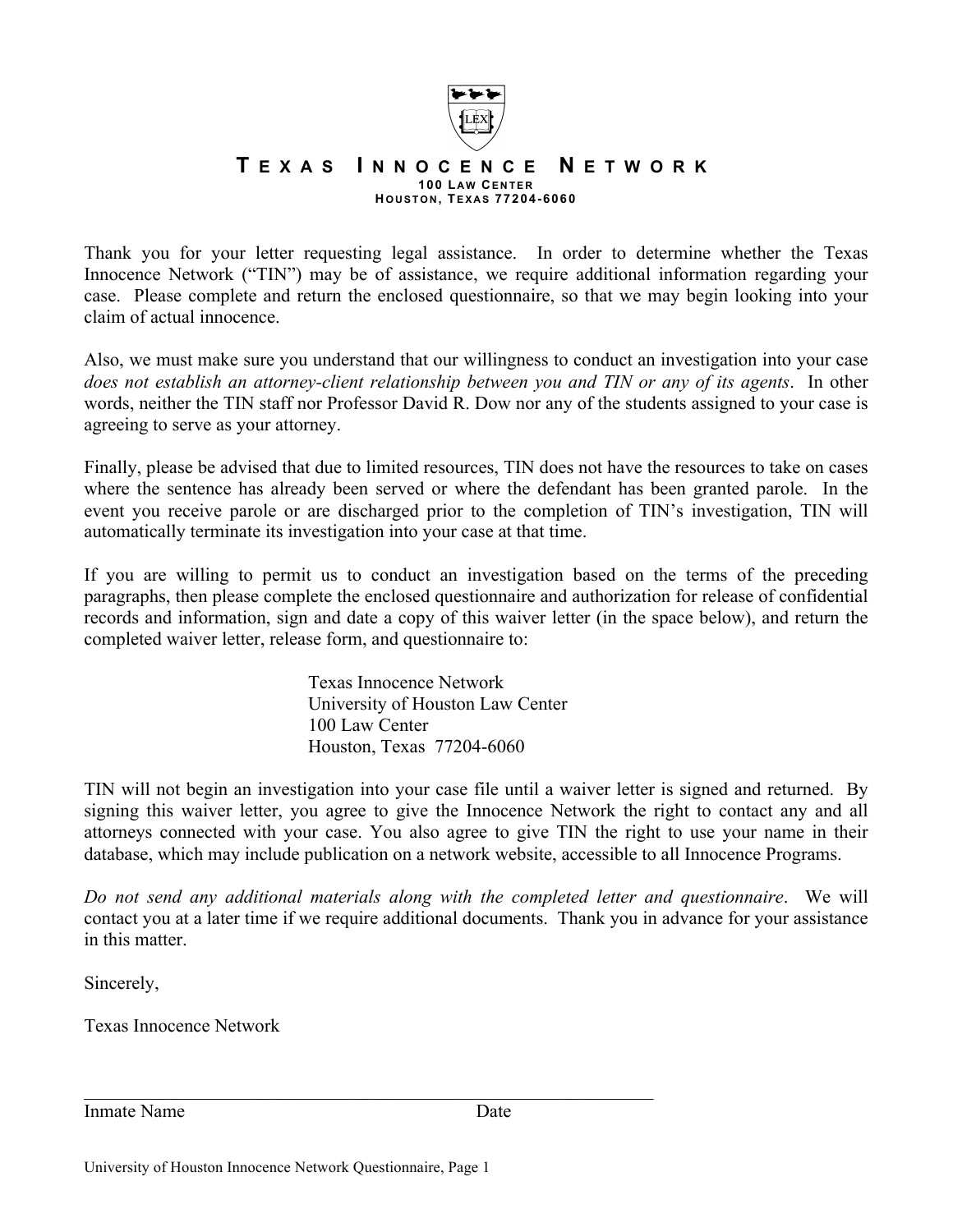## **AUTHORIZATION FOR RELEASE OF CONFIDENTIAL RECORDS AND INFORMATION**

I, Chate of Birth: Social Security Number: <br>Social Security Number:  $\qquad \qquad$  ), by this release hereby au ), by this release hereby authorize the attorneys, staff, or any representative of the **Texas Innocence Network** to obtain copies of any and all records and information in the possession of the  $\qquad \qquad$  (Name of State) Department of Criminal Justice Correctional Institutions Division, Custodian of Medical Records, Unit Classification, or any other state or federal penal institution, including juvenile facilities or mental health or medical facilities, rehabilitation clinics or centers, and any court or probation department, including juvenile. I authorize the release of any documents in the possession of the Federal Bureau of Investigation or any other federal, state, or local law enforcement agency. I also authorize the release of any and all military records.

I also authorize the release of any and all information and records from public or private schools, medical or mental health institutions, or other such institutions, including all prison reports and records, all medical and psychiatric or mental health records, notes, nursing sheets, hospitalization records, physician notes or prescriptions, or any other type of report or record maintained by any of the above institutions, including records concerning substance abuse. I also authorize release of any and all employment records. I also authorize release of any and all records made by or in the possession of any and all attorneys.

Such records should be released immediately upon request by the above named person(s) or their representative.

This Authorization to Release Records and Information is to remain in effect until such time as I revoke it in writing. A photocopy of this document shall have the same effect as the original.

| Name:                   |  |
|-------------------------|--|
|                         |  |
| Notary Public, State of |  |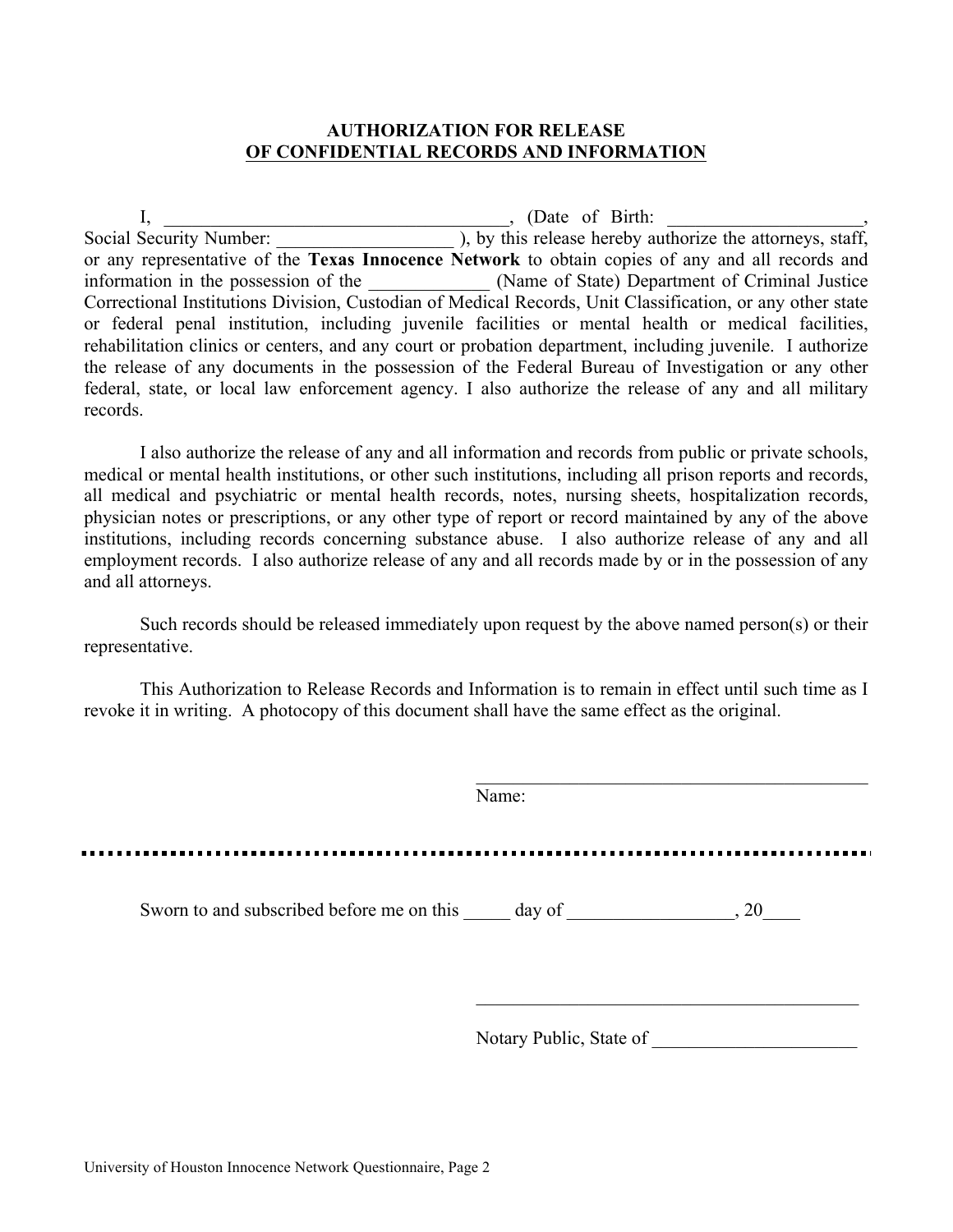## **UNIVERSITY OF HOUSTON: TEXAS INNOCENCE NETWORK QUESTIONNAIRE**

| Your Name:       |  |
|------------------|--|
| Your Number      |  |
| Mailing Address: |  |
|                  |  |

**Instructions:** Answer the following questions to the best of your ability. If you do not know the answer to a question but know somebody who does know the answer, give the name and address or phone number of the person who you think knows the answer in the space provided. Please attach additional pages if needed.

1. Date of Arrest:

- 2. Investigating/arresting law enforcement agency and Officer(s)/Detective(s) (*Name, Address*):
- 3. What were the charges initially brought against you?
- 4. Name(s) of Victim(s):
- 5. Date and Place of Conviction (*Town, County and State*)
- 6. What were you convicted of? What was your sentence imposed?
- 7. Who was your Trial Attorney (*Name, Address, Telephone*)?
- 8. What was the name(s) of the Prosecuting Attorney (*Name, Address, Telephone*)?
- 9. Judge (*Name*):
- 10. What was the trial/cause number in your initial trial?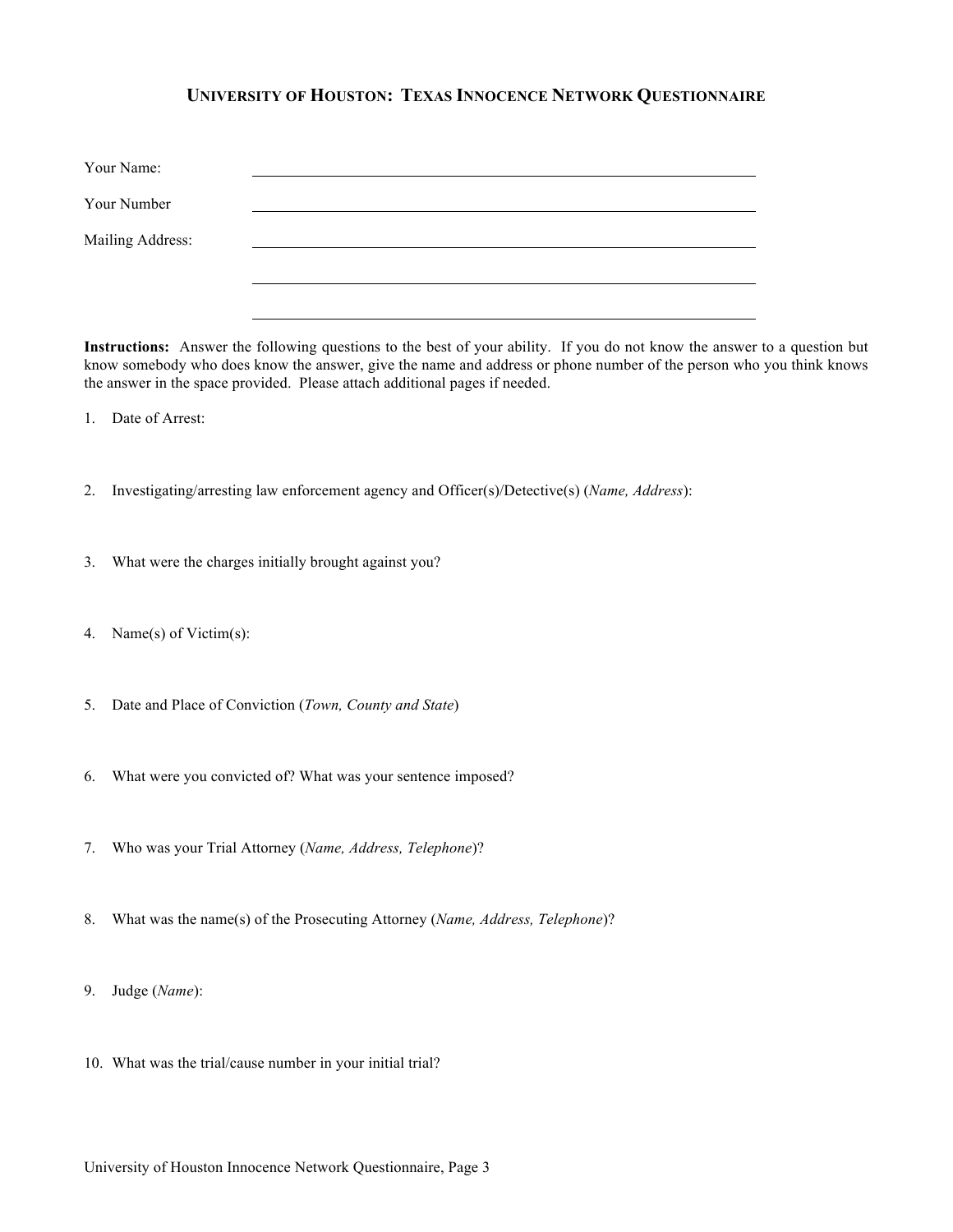- 11. What Court heard your first appeal?
- 12. What was the appeal/cause number in your direct appeal?
- 13. What Court heard your second appeal (if any)?
- 14. What was the name of your Appellate Attorney *(Name, Address, Telephone*)?
- 15. Check those documents you can make available to us. *Please do not send anything until we specifically request it*.

| Hearing Transcript(s)                       |  |
|---------------------------------------------|--|
| Trial Transcript(s)                         |  |
| Police Report(s) ( <i>Please describe</i> ) |  |
|                                             |  |

Laboratory Report(s) (*Please describe*)

| Appellate Brief - Appellant (defense)            |  |
|--------------------------------------------------|--|
| Appellate Brief - Respondent (prosecution)       |  |
| Post-Conviction Brief - Appellant (defense)      |  |
| Post-Conviction Brief - Respondent (prosecution) |  |

- 16. What is your date of birth?
- 17. What was your Driver's License number at the time of conviction (even if now currently invalid)?
- 18. What is your first language?
- 19. What was the highest grade you completed in school?
- 20. List any other schools you attended: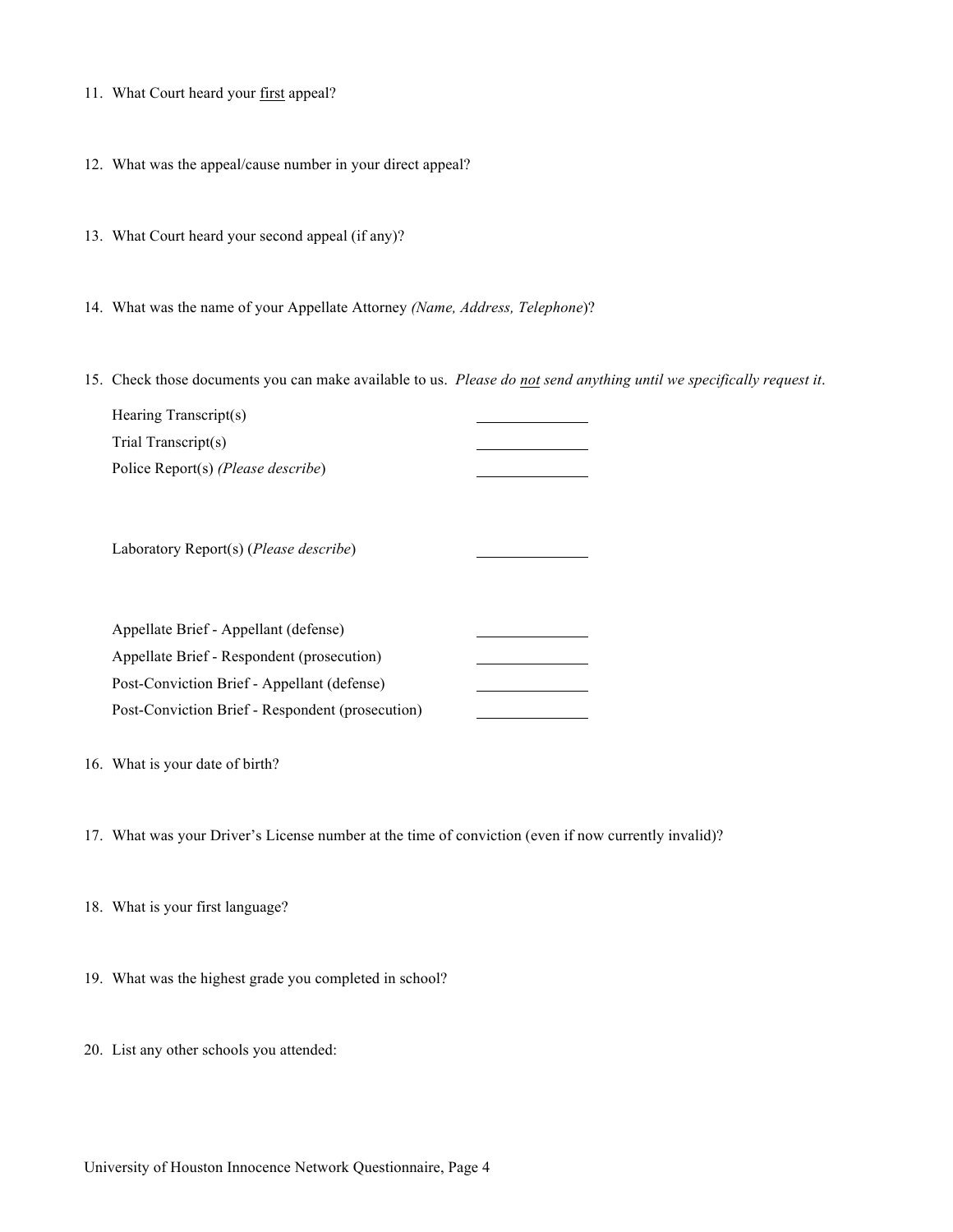21. What new evidence exists in your case that would lead to proof of innocence?

22. Why do you think the "victim(s)" made complaints against you?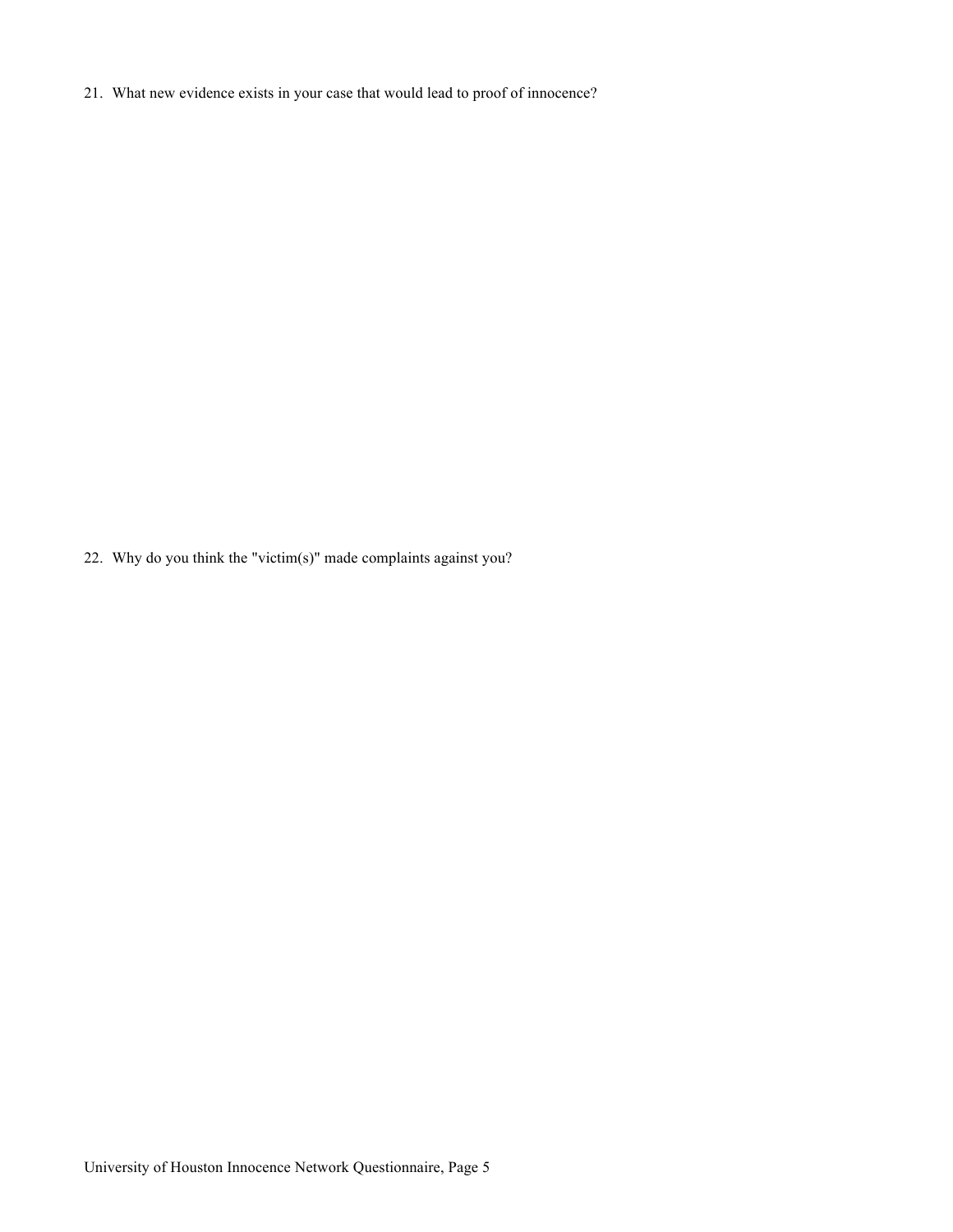| 23. Do you have an alibi that proves you could not have committed the crime?<br>If "Yes,"<br>A. What is it?                                  | $Yes \Box No \Box$                       |
|----------------------------------------------------------------------------------------------------------------------------------------------|------------------------------------------|
| B. Do you have some way to prove the alibi?<br>If "Yes," how?                                                                                | $Yes \Box No \Box$                       |
| 24. When was the first time you spoke with your lawyer?                                                                                      |                                          |
| 25. Did the police or investigating detective ever interview you?<br>If "Yes,"<br>A. How many times were you interviewed?                    | $Yes \Box No \Box$                       |
| B. How long were the interviews?                                                                                                             |                                          |
| C. Did you ask to speak with a lawyer during the interview?<br>26. Did you sign papers during the interview?<br>If "Yes", what did you sign? | $Yes \Box No \Box$<br>$Yes \Box No \Box$ |
| 27. Did you sign papers after the interview?<br>If "Yes", what did you sign?                                                                 | $Yes \Box No \Box$                       |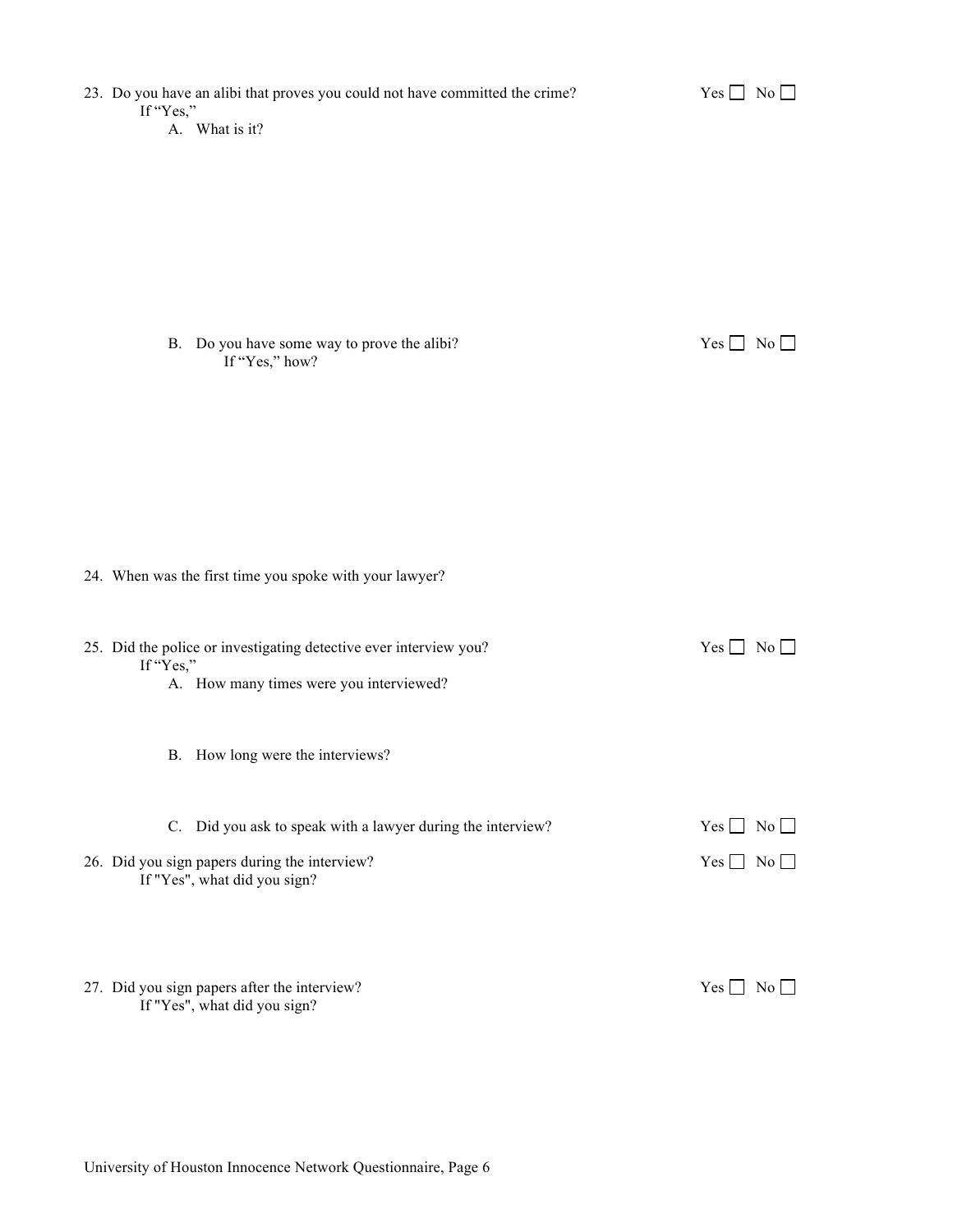28. Did you give a statement/confession?  $Yes \Box No \Box$ 

If "Yes",

- A. Who did you give the statement to?
- B. Was your lawyer with you when you signed the statement?
- C. Was it a written statement?
- If "Yes," did you sign it?
- D. Why did you give a statement?

| Yes l | Nο |
|-------|----|
| Yes l | Nο |
| Yes   |    |

| 29. How did you plead:                                                                 | Not guilty $\Box$ | Guilty $\Box$ | Nolo Contendere (no contest) $\Box$ |
|----------------------------------------------------------------------------------------|-------------------|---------------|-------------------------------------|
| If "guilty" or "nolo contendere" (no contest), why did you plead guilty or no contest? |                   |               |                                     |

30. Did you testify at your trial?  $Yes \Box No \Box$ If "No," why didn't you testify?

| 31. Did the "victims" testify?                                                                                                  | $Yes \nightharpoonup No \nightharpoonup$ |  |
|---------------------------------------------------------------------------------------------------------------------------------|------------------------------------------|--|
| 32. Did an expert(s) testify for the defense?                                                                                   | $Yes \tNo \t$                            |  |
| If "yes," what kind of expert(s) testified (for example: doctor, handwriting expert, scientist)?<br>(Name, Address, Telephone): |                                          |  |
|                                                                                                                                 |                                          |  |

33. Did an expert(s) testify for the prosecution?  $\text{Yes} \square \text{No} \square$ If "yes," what kind of expert(s) testified (*for example: doctor, handwriting expert, scientist*)? (*Name, Address, Telephone*):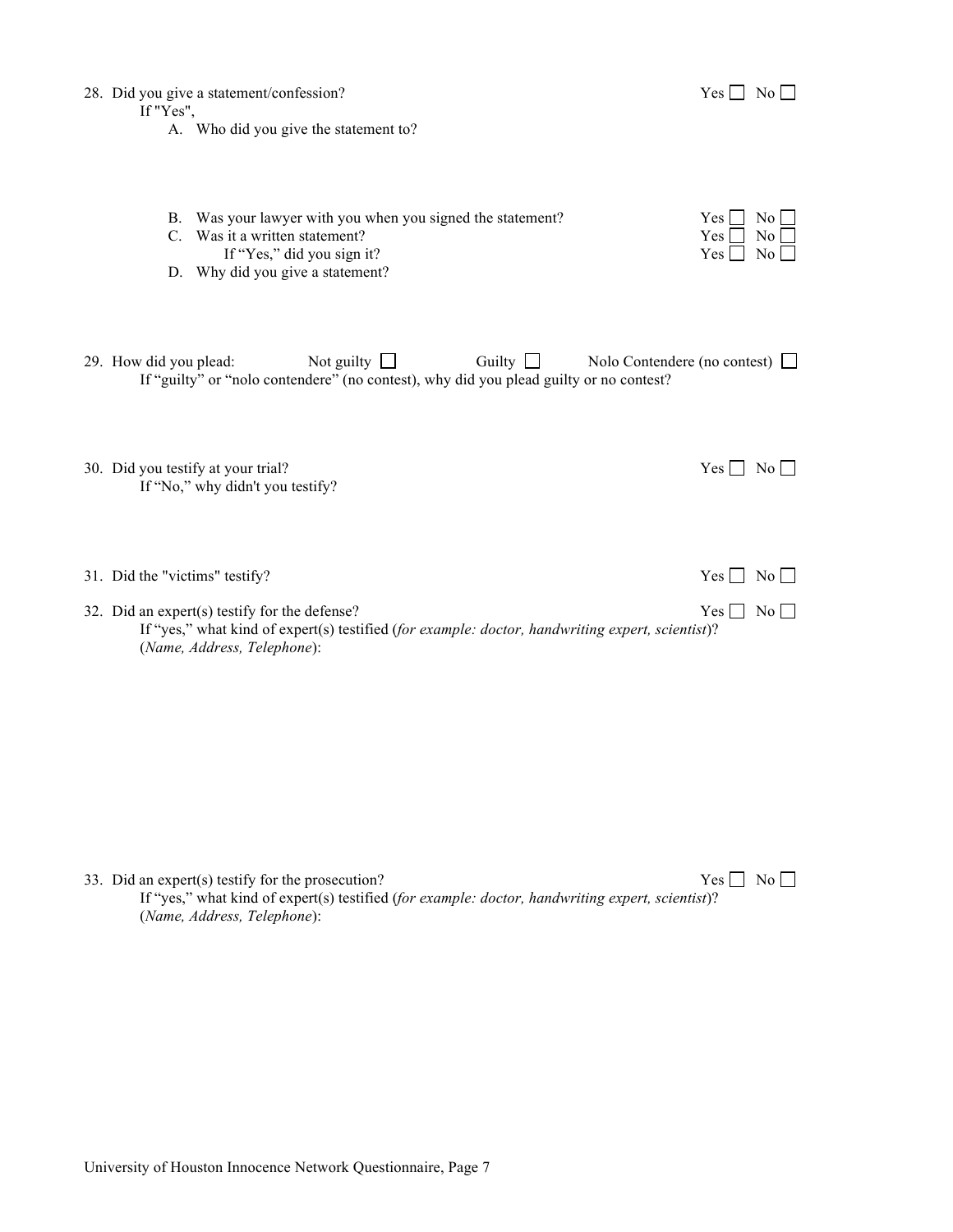34. Who else testified at your trial?

A. Defense (*Name, Address, Telephone*):

B. Prosecution (*Name, Address, Telephone*):

35. Did the "victim" identify you?  $\text{Yes} \square \text{No} \square$ If "Yes," When? Where? (*Example: At the scene of the crime; During a line up; In court; Other*)

36. Did anyone else identify you?  $\text{Yes} \square \text{No} \square$ If "Yes," When? Where?

37. If someone other than the victim identified you, did that person testify? Yes  $\Box$  No  $\Box$ (*Name, Address, Telephone*)

| 38. Was any physical and/or biological evidence recovered during the |
|----------------------------------------------------------------------|
| investigation of your case?                                          |

University of Houston Innocence Network Questionnaire, Page 8

 $Yes \Box No \Box$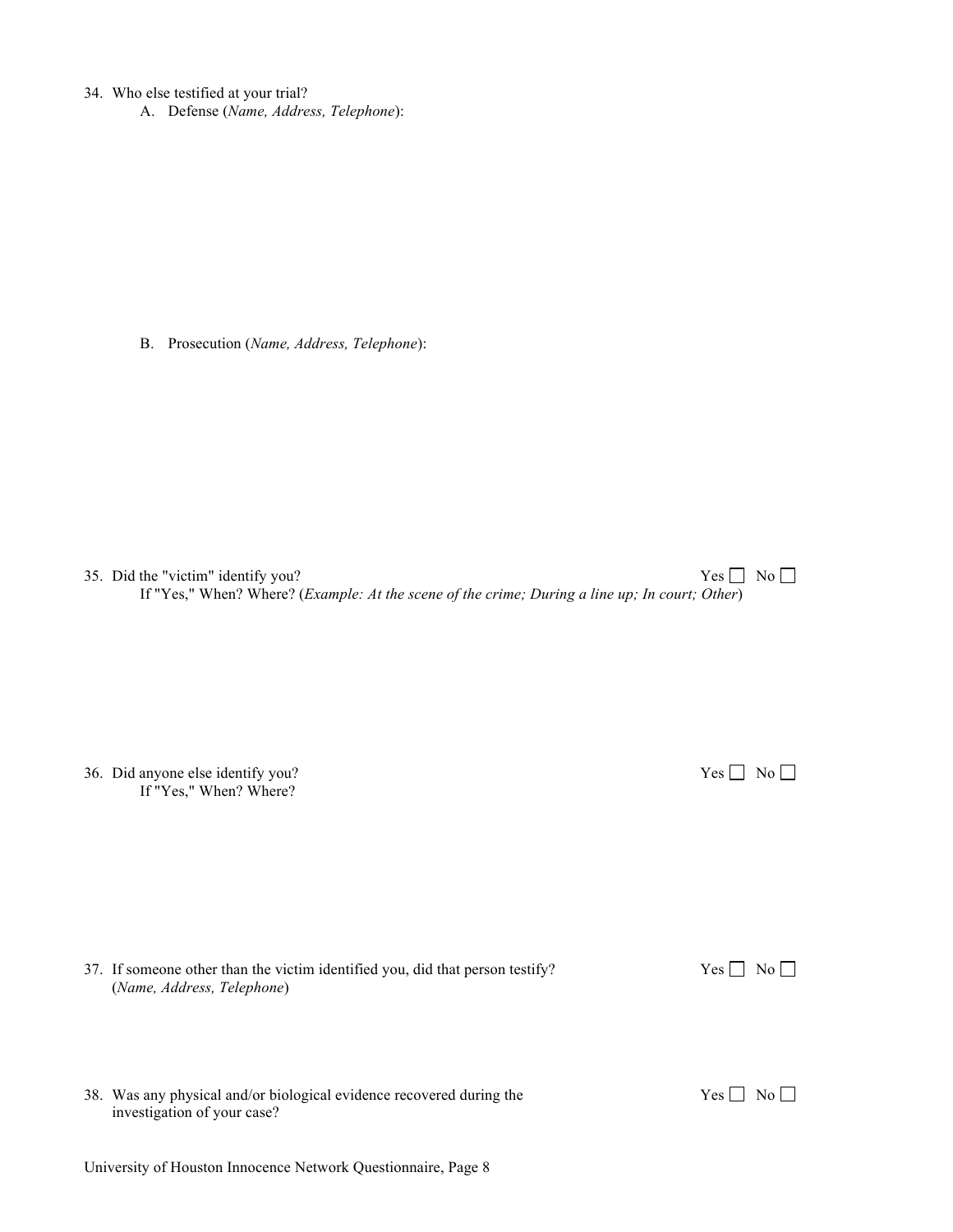## **If physical and/or biological evidence was recovered, please answer the following questions; otherwise, you have completed this questionnaire:**

| 39. Were any bodily fluids or hair samples obtained from the victim?<br>For example: vaginal swabs, anal swabs, blood, or saliva<br>If "Yes," What samples were obtained? | $Yes \Box No \Box$                |
|---------------------------------------------------------------------------------------------------------------------------------------------------------------------------|-----------------------------------|
| 40. Were any bodily fluids or hair samples obtained from you?<br>Example: blood, saliva, hair                                                                             | $Yes \Box No \Box$                |
| 41. Were bodily fluids or hair found at the crime scene?<br>If "Yes," What was found?                                                                                     | $Yes \Box No \Box$                |
| 42. Were bodily fluids or hair found on your clothing?<br>If "Yes," What was found?                                                                                       | $Yes \Box No \Box$                |
| 43. Were any bodily fluids found on the victim's clothing (e.g. - Blood or semen stains)?<br>If "Yes," What was found?                                                    | $Yes \Box No \Box$                |
| 44. Was any testing done on the bodily fluids or hair samples?                                                                                                            | $Yes \Box No \Box$                |
| 45. What kind of testing was done?                                                                                                                                        |                                   |
| 46. Who arranged to have the testing done?                                                                                                                                | Prosecution $\Box$ Defense $\Box$ |
| 47. Who actually did the test?<br>(Name, Address, Telephone)                                                                                                              |                                   |